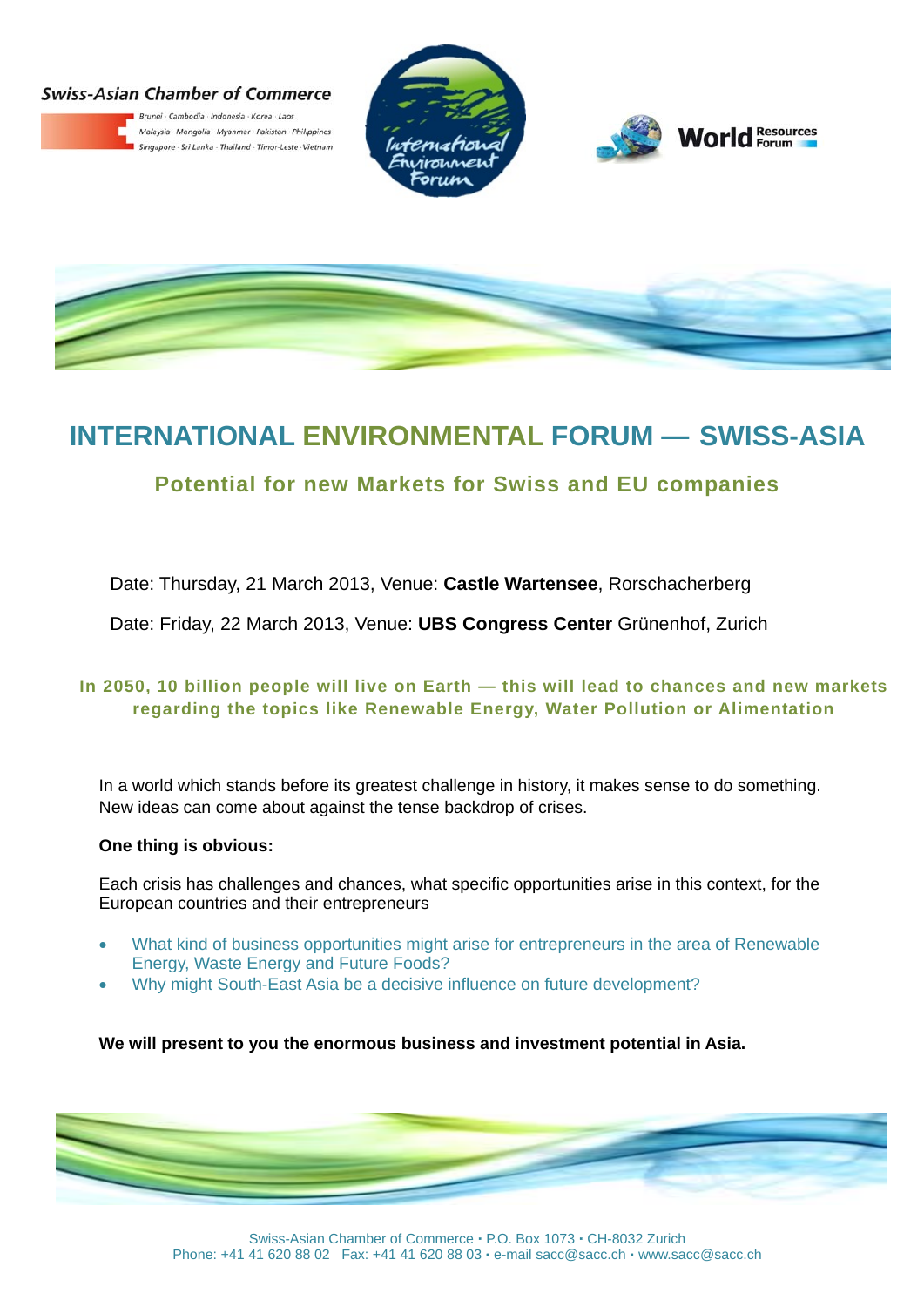

# **PROGRAM/VENUE: RORSCHACHERBERG AT LAKE CONSTANCE 21-03-13 / ZURICH 22-03-13/**

| $09:00 - 09:15$ hrs | <b>Registration and Welcome Coffee</b>                                                                                                                                                                                                            |
|---------------------|---------------------------------------------------------------------------------------------------------------------------------------------------------------------------------------------------------------------------------------------------|
| $09:15 - 09:30$ hrs | Welcome<br>By Dr. Urs Lustenberger, President, Swiss-Asian Chamber of Commerce, Zurich<br>By Mr. Xaver Edelmann, President, World Resources Forum, St. Gallen                                                                                     |
|                     | <b>Moderation</b><br>By Mrs. Barbara Lietz, Chairwoman Timor-Leste Committee, Swiss-Asian Chamber of<br>Commerce, Zurich and Lietz Consulting International, Arbon Lake Constance                                                                 |
| $09:30 - 10:00$ hrs | Climate Change and the Implication for the Asia Pacific Region                                                                                                                                                                                    |
|                     | By H.E. Juan Carlos Rey, former EU-Ambassador, Brussels                                                                                                                                                                                           |
| $10:00 - 10:30$ hrs | Renewable Energy in South Asia and India: Opportunities and Challenges for<br><b>Entrepreneurs</b>                                                                                                                                                |
|                     | By Dr. Pankaj Agarwal, Founder & Managing Director, Panitek AG, Vaduz                                                                                                                                                                             |
| $10:30 - 10:45$ hrs | <b>Break</b>                                                                                                                                                                                                                                      |
| $10:45 - 11:15$ hrs | Waste - A Resource to produce Renewable Energy<br>-showcase of a real testimonial in South Asia-                                                                                                                                                  |
|                     | By Ms. Sabine Nowak, Partner, Five Elements Capital Ltd., Zurich                                                                                                                                                                                  |
| $11:15 - 11:45$ hrs | The Future of Food - The new Challenge for Entrepreneurs<br>By Professor Roland Clift CBE, FREng, MA(Cantab.), PhD(McGill), Emeritus Professor of<br>Environmental Technology and founding Director of the Centre for Environmental Strategy, the |
|                     | University of Surrey, England                                                                                                                                                                                                                     |
| $11:45 - 12:15$ hrs | The Green Economy: doing more with less resources                                                                                                                                                                                                 |
|                     | By Mr. Xaver Edelmann, President, World Resources Forum, St. Gallen, (Rorschacherberg Castle<br>Wartensee)<br>By Mr. Bas de Leeuw, Managing Director, World Resources Forum, St. Gallen (Zurich)                                                  |
|                     | Asia Connect Center - Networking Partner for SME's                                                                                                                                                                                                |
| 12:15 – 12:35hrs    | Case Study of Trunz AG, Steinach                                                                                                                                                                                                                  |
|                     | By Dr. Roger Moser, Director, Asia Connect Center & India Competence Center, Research<br>Institute for International Management, University of St. Gallen                                                                                         |
|                     | By Prof. Dr. Lukas Schmid, Head of St. Gallen Innovation Centre IZSG, FHS St. Gallen (Zurich)                                                                                                                                                     |
| $12:35 - 13:00$ hrs | <b>Question &amp; Answer</b>                                                                                                                                                                                                                      |
| $13:00 - 14:30$ hrs | <b>Networking Lunch</b>                                                                                                                                                                                                                           |
| $14:30 - 16:30$ hrs | One to One session in Workshops                                                                                                                                                                                                                   |
|                     | Presentation of 1L of Light's by students of the HSG                                                                                                                                                                                              |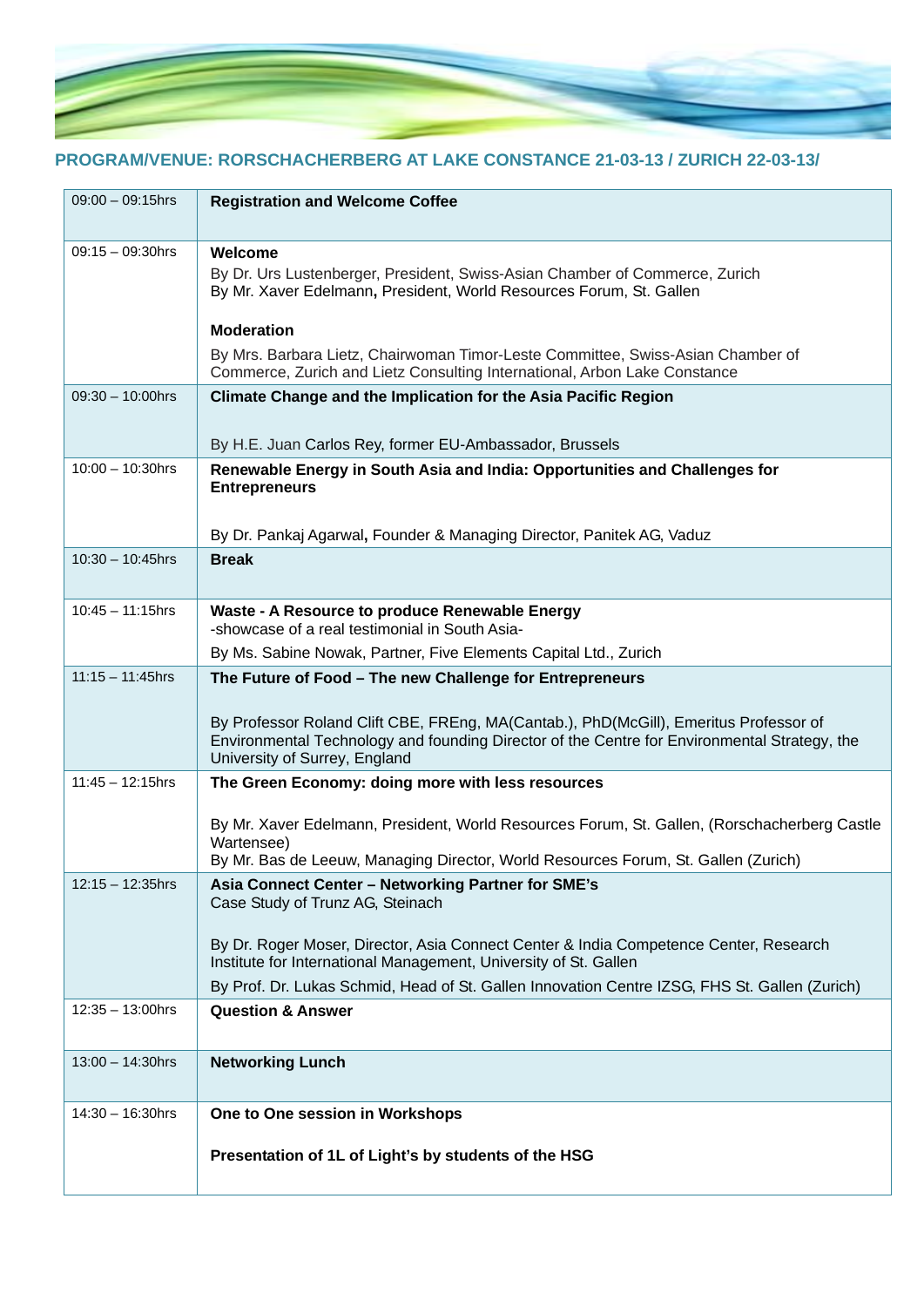

## **OUR SPEAKERS ARE:**



## **H.E. Juan Carlos Rey, Former Ambassador to the EU, Brussels**

Juan Carlos Rey was born in 1952 in Palma de Mallorca, Mallorca (Spain). He developed an early passion for the sea and natural sciences. In 1974 he received his Masters in Biology from the University of Madrid, where he also started his professional activity as oceanographer in the Spanish Institute of Oceanography, with an specialization in fisheries research and management, working with different international bodies, such as ICCAT and FAO among others.

In 1988 he entered the European Commission, working as Principal Administrator in the Directorate General for Fisheries, enlarging the scope of activity to the fisheries agreement between the European Union and third countries, as well as negotiating the high sea chapter of the UN Law of the Sea (UNCLOS).

In 1996 he was appointed EU Ambassador to Papua New Guinea and the Solomon islands, and furthermore, in 2001, EU Ambassador to Mauritius, the Seychelles and the Comoros islands in the Indian Ocean. Finally, from 2008 to 2012 he was once more appointed Ambassador of the European Union to Timor Leste.

During this three mandates as Ambassador, he was in charge of the development funds of the European Union. This background made Mr. Rey a specialist in the environmental development issues of small islands, directing his attention and sensibility to the environmental concerns affecting population and the management of natural resources of small islands, where the impact of climate change has paramount importance.



## **Dr. Pankaj Agarwal, Founder and Managing Director, Panitek AG, Vaduz**

Pankaj has over 20 years' experience in business development and commercialization of new technologies in the renewable energy sector. Apart from founding Panitek, Pankaj is also the promoter of Indian Energy Limited, which develops wind energy projects in India. In addition, Pankaj advises nanotechnology companies on the application of their technologies to Cleantech.

While in Switzerland, Pankaj developed a Fuel Cell company and worked as a research scientist at the Swiss Federal Institute of Technology, where he consulted for energy, alternative power, and new material development organizations in North America, Western Europe, and South Asia.

During his Ph.D. at the University of Florida, Gainesville, Dr. Agarwal developed novel characterization methods for metal hybrid batteries. He focused on globalization and sustainable development in his MBA at the Rotterdam School of Management. He has a Bachelors in Chemical Engineering from the Indian Institute of Technology, Kanpur, India. Pankaj has published over 40 papers in International Journals, holds 1 patent and has been a speaker at several international conferences and events. He speaks English, French, German, Hindi and Bengali.



#### **Dr. Roger Moser, Director, Asia Connect Center & India Competence Center, HSG St. Gallen**

Dr. Moser, a Swiss national, has spent the last 6 years in China and especially India learning about strategies and supply chains of foreign and domestic companies in emerging markets.

Today, he serves as Director of the ASIA CONNECT Center at the University of St. Gallen, Switzerland, supporting European as well as Asian companies interesting in doing business in Asia and Europe respectively.

He is visiting faculty at IIM Bangalore and Adjunct Professor at IIM Udaipur. His industry expertise is especially in aerospace & defense, automotive, pharma and financial services. In 2011, Dr. Moser received the first CK Prahalad Excellent Contribution Award of the Strategic Management Society for his research on rural economic development and the Indian health care sector.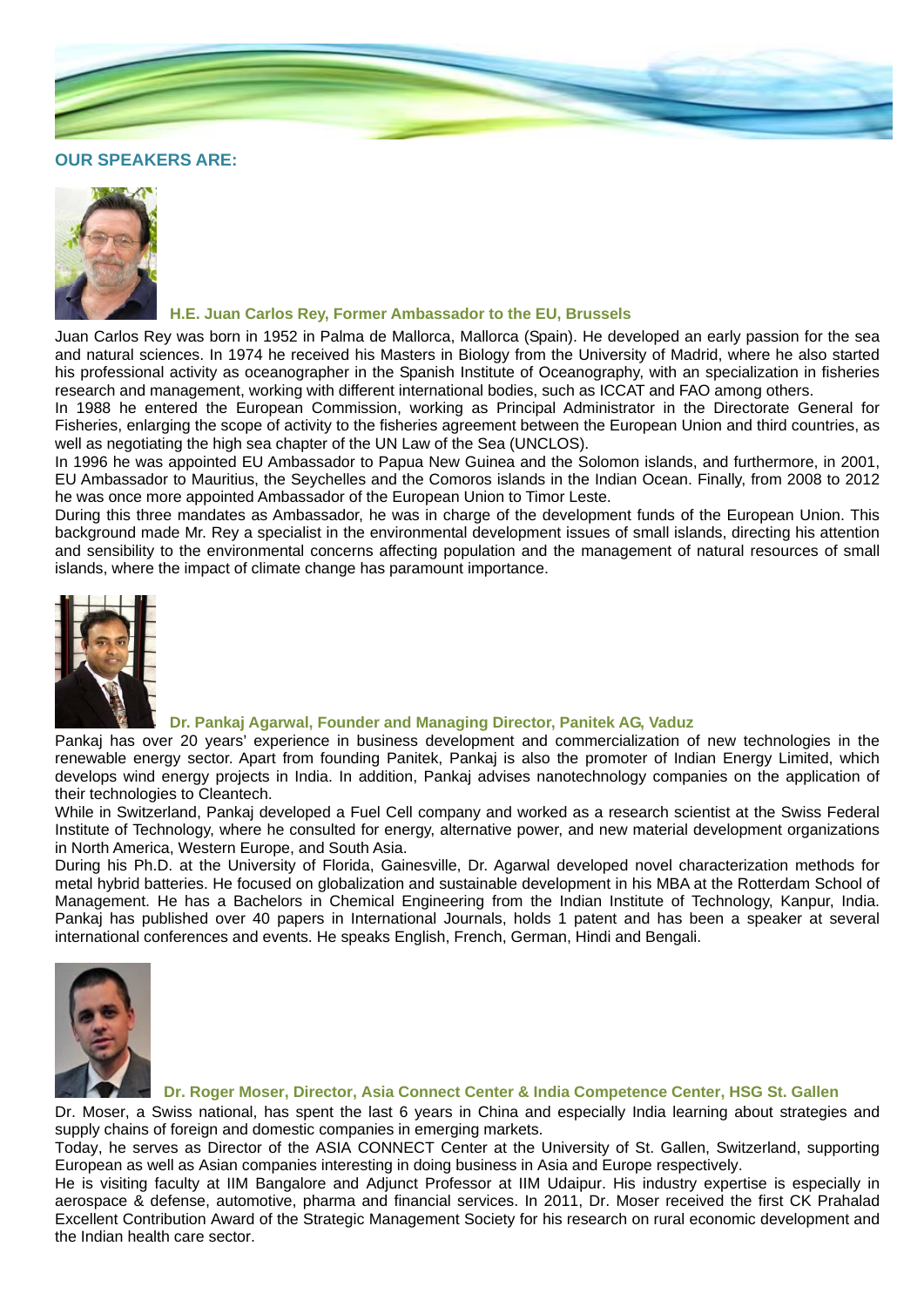



 **Prof. Dr. Lukas Schmid, Head of St. Gallen Innovation Center (IZSG), University for Applied Science** After his diploma degree in physics at the Swiss Federal Institute of Technology Zurich (ETH) he worked as a lecturer and project leader at the Institute for Modelling and Simulation (IMS) at University for Applied Science St. Gallen. During this period he developed system dynamic, discrete event and agent based simulation models for different areas of application. In parallel he did his PhD studies in Management at University of St. Gallen (UNISG). Since 2012 he manages the St. Gallen Innovation Center (IZSG) where he is doing research in the field of trend inspired innovations and is supporting enterprises as well as organizations in the process of identifying and developing creative ideas.



#### **Sabine Nowak MBA, Partner, Five Elements Capital Ltd., Zurich**

Sabine has over 15 years of experience in the arenas of financial management, private equity, M&A and project development. Starting in 2000, Sabine has worked in Private Equity Investment Management for Adveq, a Fund-of-Fund in Zurich, and subsequently, as an independent consultant represented entrepreneurs, family offices and investors in sourcing, structuring, implementing and exiting investments in private companies within a variety of industry sectors.

After dedicating her focus to the solid waste, biomass, biofuels and clean energy industry, Sabine joined Five Elements Capital to position the firm for advisory services and project development in this arena. Through its network, the firm engages in projects in Europe, as well as in Asian countries with significant environmental problems due to lack of solid waste management. Sabine is Austrian citizen and lives in Zurich. She graduated with a BS Degree in Finance Magna Cum Laude from Western International University in Phoenix, USA and holds an MBA in International Management from Thunderbird, School of Global Management, in Phoenix, USA.

## **Corporate Profile - Five Elements Capital Ltd:**

**What We Do:** Together with our partners, Five Elements Capital specializes in implementing solutions for clean energy, resource efficiency and resource conservation: this includes waste management, biofuels and water. We work with capital sources, technology providers and government authorities, to develop and implement optimized solutions, which combine resource-consciousness, suitable technology and financial viability. We offer advisory services, implement customized capital & financing strategies and also engage as project developer. Our efforts go towards implementing economically sustainable projects which improve the use of resources and reduce waste and pollution. We support processes and technologies which integrate the use of resources into a naturally sustainable cycle, which create no waste, remedy and avoid pollution, and cause no burden to the environment.



## **Professor Roland Clift CBE, FREng, MA(Cantab.), PhD(McGill)**

Emeritus Professor of Environmental Technology and founding Director of the Centre for Environmental Strategy at the University of Surrey; previously Head of the Department of Chemical and Process Engineering at the University of Surrey; Visiting Professor in Environmental System Analysis at Chalmers University, Göteborg, Sweden; Adjunct Professor in Chemical and Biological Engineering at the University of British Columbia, Vancouver, Canada. He is currently Executive Director of the International Society for Industrial Ecology and a member of Rolls-Royce' Environmental Advisory Board. From 1996 to 2005, Roland was a member of the Royal Commission on Environmental Pollution (RCEP). He is a past member of the UK Eco-labelling Board, of the Science Advisory Council of the Department, Food and Rural affairs (Defra), of the Royal Society/Royal Academy Working Group on nanotechnology and of the Working Group which drafted and updated the BSI/Defra/Carbon Trust standard on carbon labelling, PAS 2050. In 2004-5, he acted as Expert Adviser to a House of Lords Select Committee enquiry into energy efficiency. His research is concerned with system approaches to environmental management and industrial ecology, including life cycle assessment and energy systems.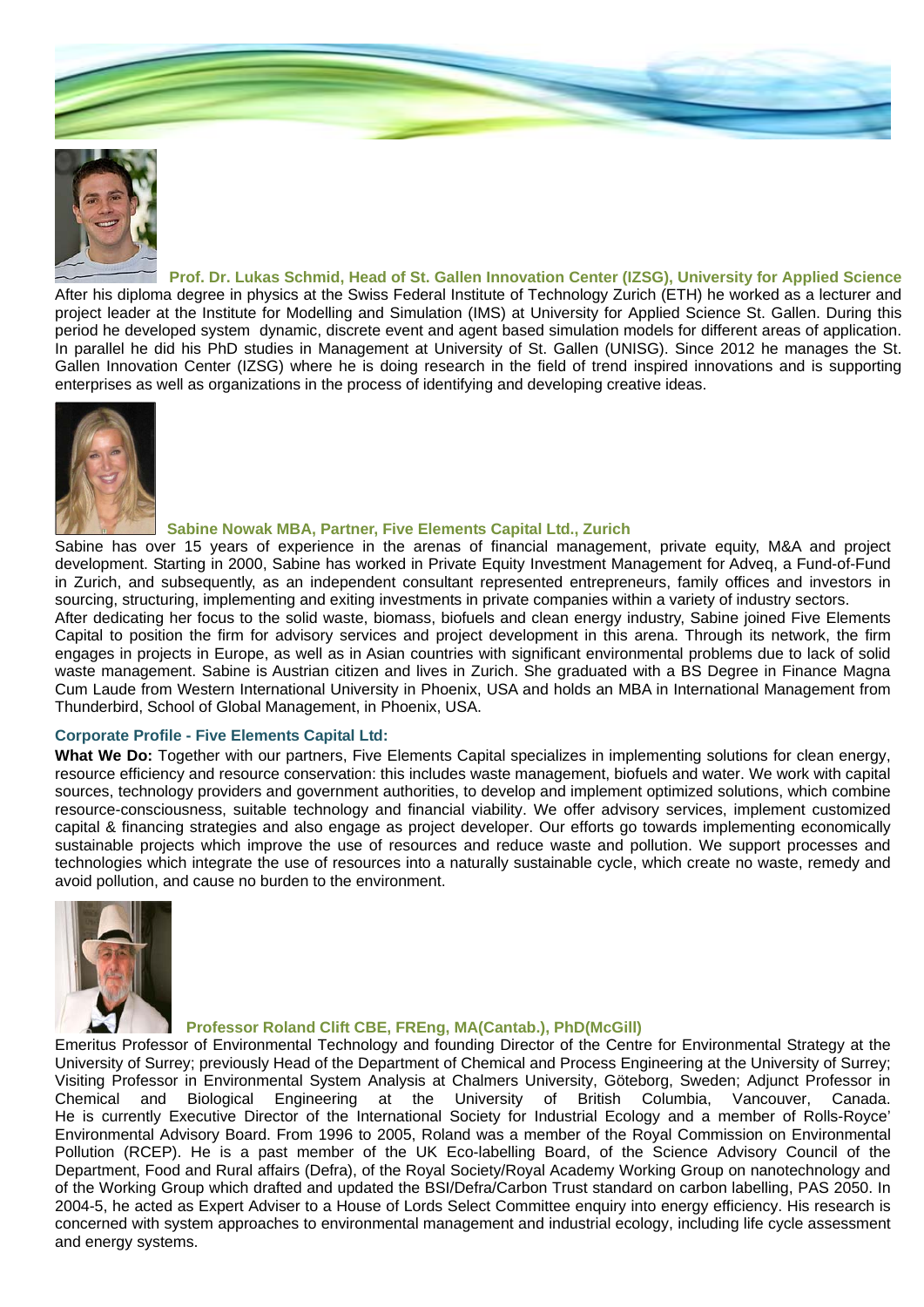



#### **Bas de Leeuw, Managing Director, World Resources Forum, St. Gallen**

Bas de Leeuw is Managing Director of the World Resources Forum (WRF), based in Switzerland. Before joining the WRF in 2011 he was Executive Director of the Donella Meadows Institute, based in Vermont, USA.

Bas was a diplomat for the United Nations Environment Programme (UNEP), in Paris, France, from 1998 to 2009, where he set up and managed a number of global initiatives, such as the Sustainable Consumption Program, the Marrakech Process on Sustainable Consumption and Production, the International Life Cycle Panel, and the International Resource Panel. He served as Head of Strategy Unit and Head of Integrated Resource Management, and was Head of the Secretariat of both the Life Cycle Panel and the Resource Panel. He also set up the UNEP/Wuppertal Institute Centre on Sustainable Consumption and Production and represented UNEP on its Board.

Bas has also worked as a national expert for the OECD, for which he drafted a policy document on sustainable consumption policies.

Bas de Leeuw is a Dutch economist from the Rotterdam Erasmus University and has held various positions in the Dutch government (the Ministry of Economic Affairs and the Ministry of Infrastructure and Environment) between 1985 and 1991.



#### **Dr. Xaver Edelmann, President, World Resources Forum. St. Gallen**

Dr. Xaver Edelmann studied physics at the Swiss Federal Institute of Technology ETH in Zurich, Switzerland from 1968- 1973. From 1974, he has held several positions in the Corporate Research Department of Sulzer Brothers Limited, Winterthur, Switzerland. In the first years of his activities at Sulzer Xaver Edelmann was preparing his doctoral thesis dealing with nondestructive testing with ultrasonic techniques of primary coolant piping systems of nuclear power plants, for which he received a PhD in Technical Sciences in 1985 from the Swiss Federal Institute of Technology, ETH. From 1985-1986 he was a consultant at the Nondestructive Evaluation Center of the Electric Power Research Institute, EPRI, in Charlotte, NC, USA.

For outstanding contributions in the field of nondestructive testing he was awarded the Berthold Award of the German Society for Nondestructive Testing (DGZfP) in 1986. Back at Sulzer Brothers Limited he took over the positions of Head of Nondestructive Testing at the Corporate Research Department, then in addition Head of Technical Physics and finally the Management of the Department of Applied Sciences. Since 1991 he has been a Member of the Board of Executive Directors at the Swiss Federal Laboratories for Materials Testing and Research (EMPA). Between 1991 and 2001 he was teaching technology at the University of St. Gallen. From 1991 on he was Vice-President of the Swiss Association for Standardization, SNV, and from 1997 to 2006 its President. He is an Honorary Member of SNV.

Since 2003 he has been President of the Swiss Association for Quality and Management Systems (SQS). He is President of the Swiss Federal Commission for Metrology, President of the Executive Board of Nano-Cluster Bodensee and Expert of the Swiss Academy of Engineering Sciences, SATW. He is founder and President of the World Resources Forum, WRF.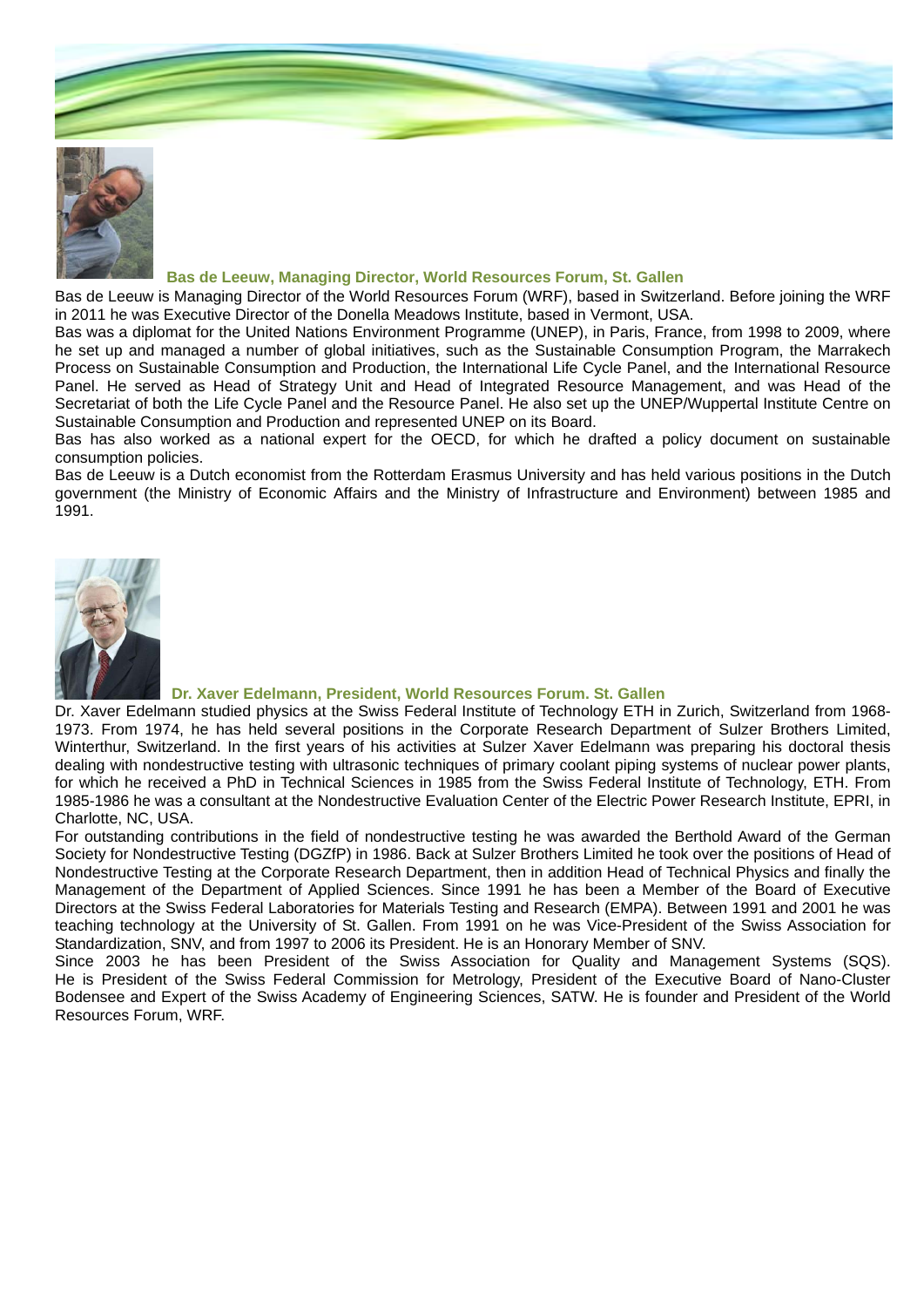

## **THE LOCATIONS:**

**Castle Wartensee, Rorschacherberg, Lake Constance** 



## **Castle Wartensee, a place at the confluence of quality and tradition**

The conference and meeting Centre – "Keeper at the Lake", positioned high over Lake Constance, bears witness to a changing structural past. Its current form has been strongly shaped by its former owners and their social relationships. In particular, this applies to the Blarer family of Wartensee, who as owners of the castle from 1377 to 1719 extended the buildings threefold. Also important in the physical history of the castle was the English composer Robert Lucas Pearsall de Willsbridge, whose son transformed the obsolete structure during the period from 1843 to 1853 into today´s representative neo-gothic castle.

Wartensee Castle is located not far from the border with Germany and Austria, and only one hour from Zurich. It provides an excellent infrastructure for high-quality seminars and events. The castle can easily be reached by public transportation.



## **UBS Congress Center Grünenhof, Nüschelerstrasse 9, CH-8001 Zurich**

The UBS Congress Center Grünenhof is an attractive conference and event venue in the center of Zurich. The quality of our service and the ambience of the conference building guarantee excellent conditions for the implementation of successful events.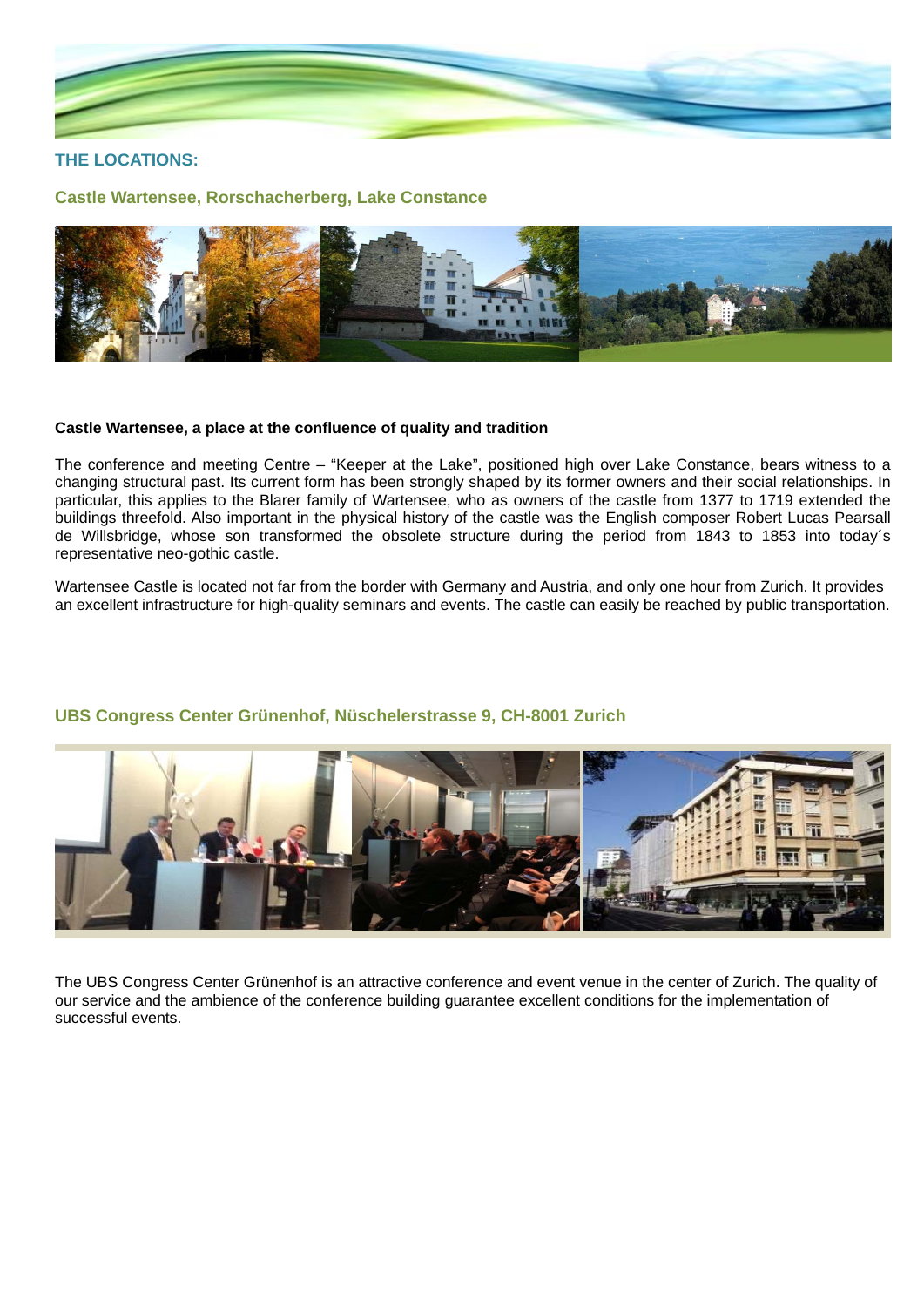

## **REGISTRATION FORM:**

Please register by returning the form below to the Swiss-Asian Chamber of Commerce, P.O. Box 1073, 8032 Zurich, faxing 041/620 88 03 or emailing sacc@sacc.ch, by March 12, 2013 at the latest. You will receive confirmation, including the invoice, after your registration. Cancellations will be accepted until March 15, 2013 at 15:00hrs. Cancellations received thereafter are subject to a full no-show charge.

| <b>Castle Wartensee,</b><br><b>CH-9404 Rorschacherberg</b><br><b>Lake Constance</b><br>Date: 21.03.2013                                                                        | <b>UBS Congress Centre</b><br>Nüschelerstrasse 9, CH-8001<br><b>Zurich</b><br>Date: 22.03.2013                                                                       |
|--------------------------------------------------------------------------------------------------------------------------------------------------------------------------------|----------------------------------------------------------------------------------------------------------------------------------------------------------------------|
| <b>Participation: Wartensee or Zurich (please cross)</b>                                                                                                                       |                                                                                                                                                                      |
| <b>O</b> Castle Wartensee                                                                                                                                                      | <b>Q UBS Grünenhof Zurich</b>                                                                                                                                        |
| <b>Last Name:</b>                                                                                                                                                              | <b>First Name:</b>                                                                                                                                                   |
| <b>Position:</b>                                                                                                                                                               | <b>Company:</b>                                                                                                                                                      |
| <b>Full Address</b>                                                                                                                                                            | Phone:                                                                                                                                                               |
|                                                                                                                                                                                | Fax:                                                                                                                                                                 |
|                                                                                                                                                                                | Email:                                                                                                                                                               |
| Area and Activity of the company:                                                                                                                                              |                                                                                                                                                                      |
|                                                                                                                                                                                |                                                                                                                                                                      |
| <b>Members fee charge by SACC/</b><br><b>World Resources Forum:</b><br>180,00 CHF / 150,00 €<br><b>Non-members fee by SACC/World Resources Forum:</b><br>250,00 CHF / 210,00 € | Please tick, I am<br>Member of the Swiss Asian Chamber of Commerce D<br><b>Member/Associate Partner of the World Resources</b><br>Forum $\Box$<br><b>Non-Member:</b> |
|                                                                                                                                                                                |                                                                                                                                                                      |
| One to One Meeting with the speakers<br><b>Please indicate the name:</b>                                                                                                       |                                                                                                                                                                      |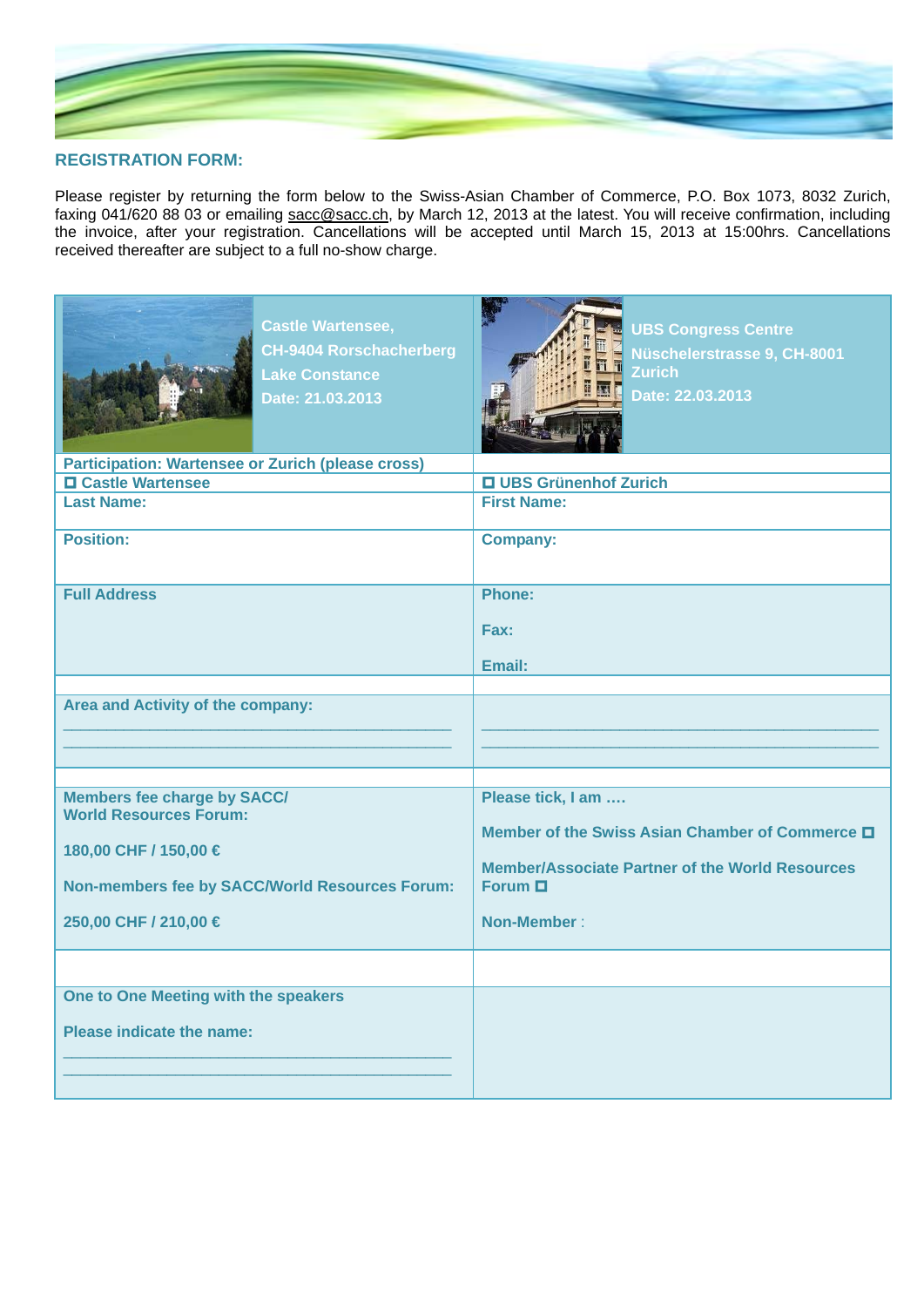

## **WASTE TO ENERGY + RECYCLING** — **THE CHANCE FOR THE FUTURE!**

#### **Sustainable Resource Utilization**

Energy and raw materials recovery from wastes and biomass, two domestically available fuels, can make an important contribution to security of supply. Industrial users, the public sector and private households alike benefit from this. How can the different streams, including household rubbish and sewage sludge, commercial and industrial wastes, electronic scrap, construction & demolition wastes, and crop residues be treated economically and be environmentally sound? In which case does waste-to-energy make more sense? when should recycling be the preferred method? Which technologies and business models have proven themselves? How can the latest research and development results help to increase efficiency and protect the environment?

## **OBJECTIVE OF THE FORUM:**

Asia and Europe represent about two-thirds of the world population and thus bear the region's shared responsibility for the development of the economy, the conservation of resources and respect for and compliance with environmental sustainability in the world.

With lectures, and expert discussions on the topics of **Renewable Energy, Waste Energy, Future Foods** and **Climate Change,** the International Environmental Forum Swiss – Asia is offering a communication platform with a focus on South-East Asia that provides a framework for exchanging information at the highest level.

The aim of the organizers, the Swiss-Asian Chamber of Commerce, is to show their appreciation of the opportunities and risks of a region and highlight with practical examples the fact that sustainable growth is booming. Market developments and economic potential are visible and understandable for business.

The Forum will take place at the Castle Wartensee in Rorschacherberg (east Switzerland) on Thursday 21 March 2013 and at the UBS Congress Center in Zurich on Friday 22 March 2013.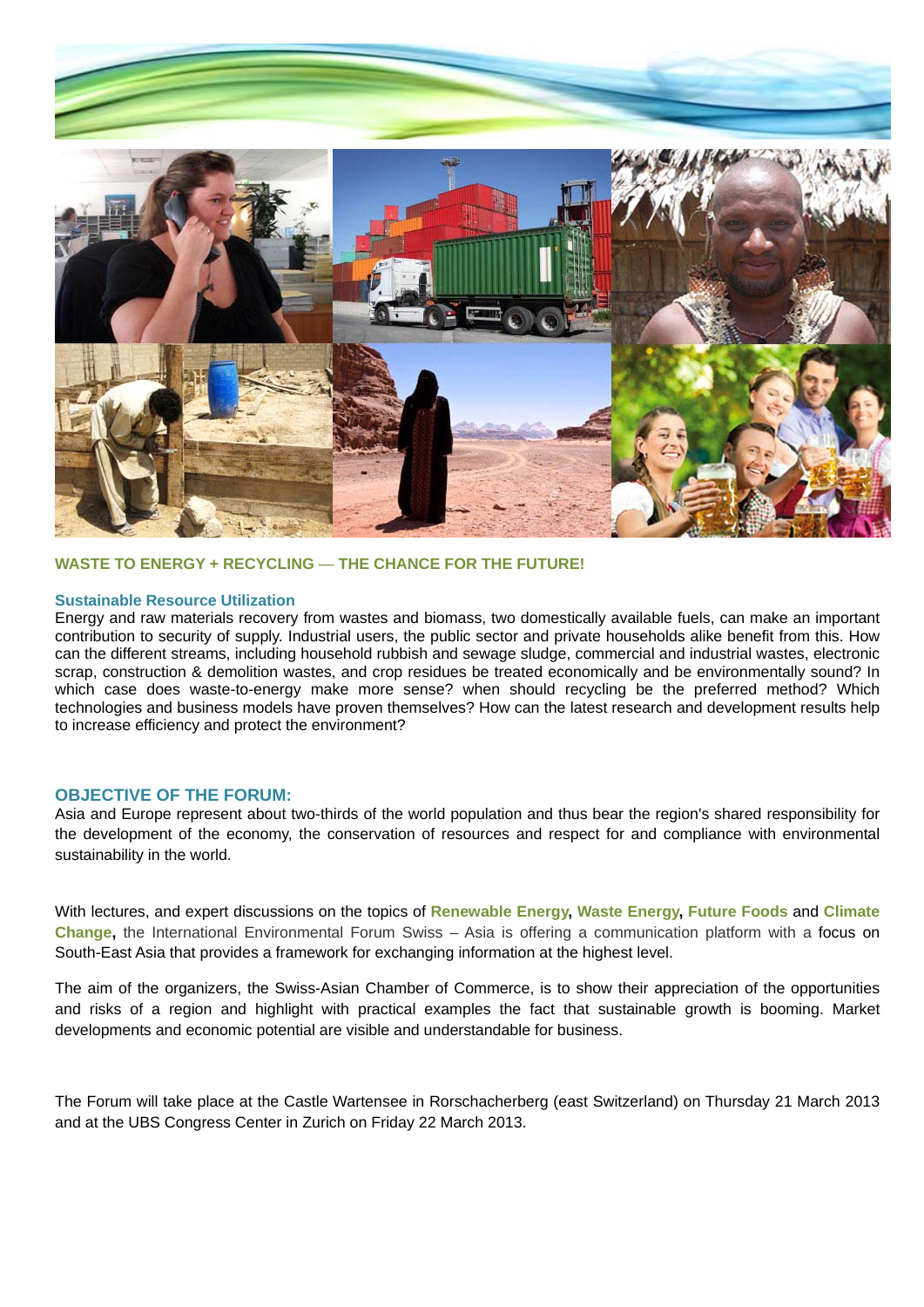

# **SELF-INTEREST IN THE 21st CENTURY MEANS:**

- Looking after each other. It's a matter of our responsibility towards global solidarity.
- It's a matter of a global economy, where capital serves people and does not rule over people.
- Let's create more awareness, empathy and affection for each other in this world. In ourselves and in others.
- We have every right and reason to get more involved, as we are all jointly responsible. Shouldering this responsibility will bring us new opportunities and answers to the question of what it all means.

**We are looking forward to personally welcoming you to either Rorschacherberg or Zurich. Due to high demand we ask you to register by March 12, 2013 at the latest.**